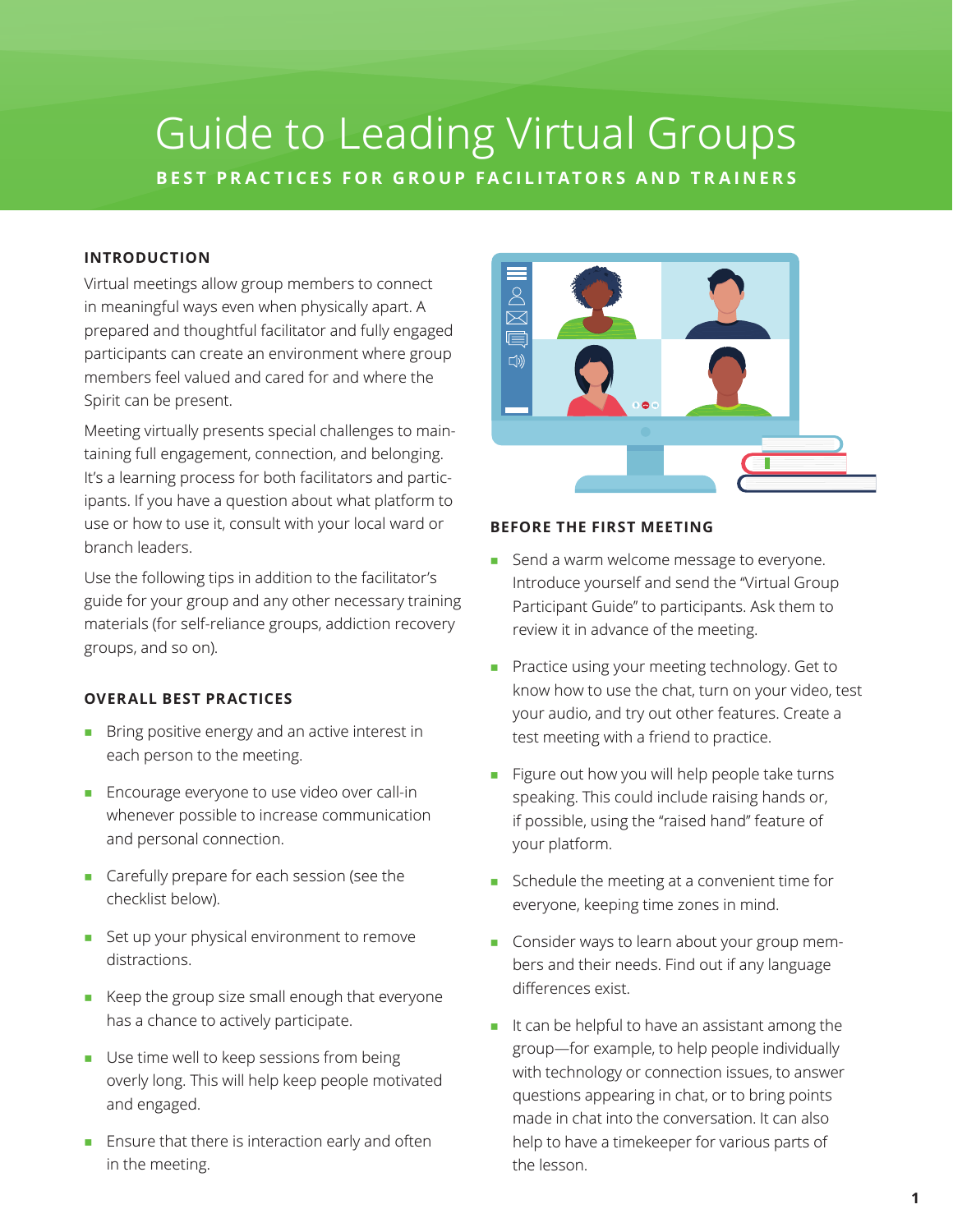## **CHECKLIST—PREPARING FOR EACH SESSION**

- $\Box$  Plan how much time to spend on each part of the lesson.
- $\Box$  Plan how and when you will encourage interactivity and engagement.
- $\Box$  Make sure you are comfortable with all the meeting technology features you plan to use (such as screen sharing and chat).
- $\Box$  Have ready on your computer's desktop anything you will need to share by screen.
- $\Box$  Have group materials in hand (the group manual and so on).
- $\Box$  Arrange for an assistant if desired.

## **TIPS FOR A SMOOTH START**

- Welcome participants warmly by name.
- Invite participants to mute their audio if they have background noise that would distract the group.
- Review the goals of the meeting, and point participants to the agenda or lesson outline.
- Commit to creating a safe environment in the group, and invite others to do the same.
- Review the "During the Meeting" guidelines in the "Virtual Group Participant Guide" together.

## **TIPS FOR ENGAGING PARTICIPANTS**

- Invite active participation every 5-10 minutes.
- Use the activities supplied in the manuals.
- Ensure that activities support the learning goals.

## **Examples:**

- Ask a question.
- Invite participants to share in chat.
- Complete an activity from the group manual.
- Discuss a quote, idea, scripture, video, or example.
- **•** Brainstorm solutions to a problem.
- Work through a case study.
- Share the current manual page on your screen to avoid confusion and keep focus.
- Be creative to enable partner or smaller-group activities. People could phone, privately chat, or use breakout rooms if your platform supports this. Explain the task and the time frame before dividing up.
- When showing a video, share the link in the chat feature and give time for others to watch it individually.

## **RESPONDING TO CHALLENGING SITUATIONS**

If emotions escalate during a meeting, consider suggesting a short break to the group. Then connect privately via phone or chat with the participant having trouble. You may ask, "Are you OK? You seem really upset. Is there anything I can do to help?"

Check to be sure all participants are OK before resuming the meeting. If it seems that the person may be in an unsafe situation or may create one in his or her home, call law enforcement and notify priesthood leaders immediately.